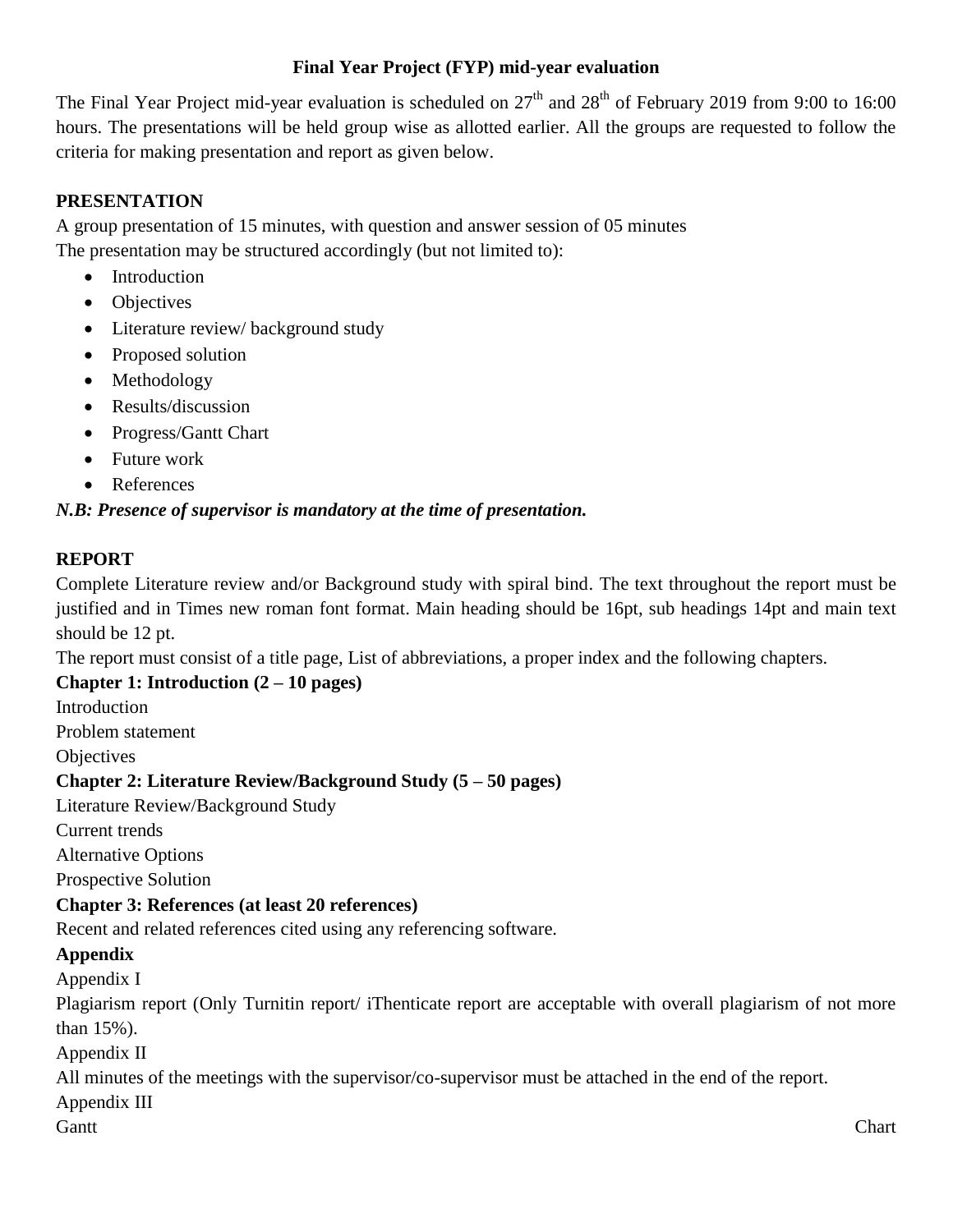

# **Project name and title must be in center with 24 point Times New Roman Font with bold**

| <b>Complete Name</b> | <b>BM-15XXX</b> |
|----------------------|-----------------|
| <b>Complete Name</b> | <b>BM-15XXX</b> |
| <b>Complete Name</b> | <b>BM-15XXX</b> |
| <b>Complete Name</b> | <b>BM-15XXX</b> |

**Supervised by**

**Supervisor's Name 1**

**Supervisor's Name 2**

A Final Year Project mid-year evaluation report is submitted in the partial fulfillment for the degree of Bachelor of Engineering in Biomedical Engineering

Department of Biomedical Engineering NED University of Engineering and Technology Karachi, Pakistan